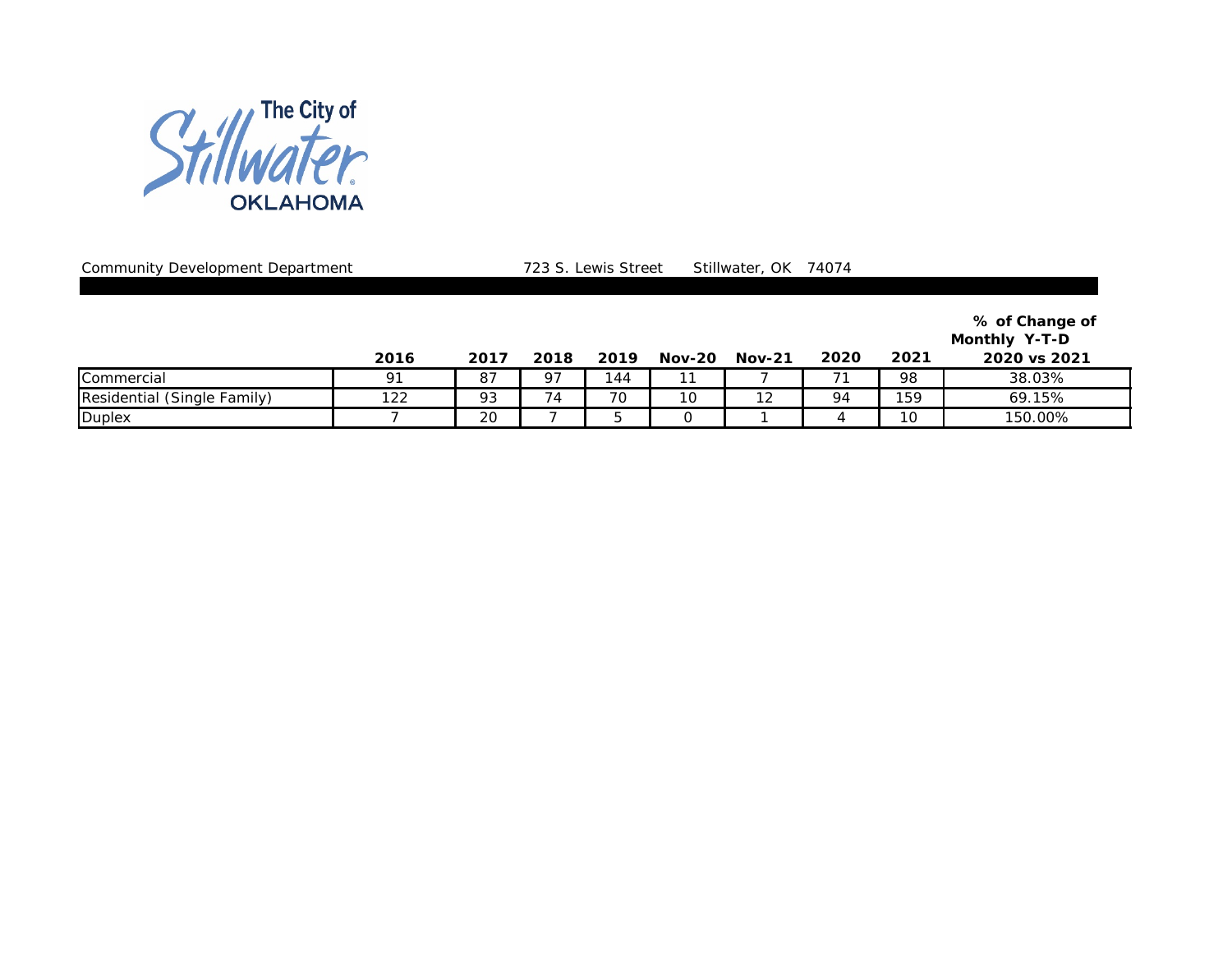

## Community Development Dept. Building Permit Data 2017 thru 2021 YTD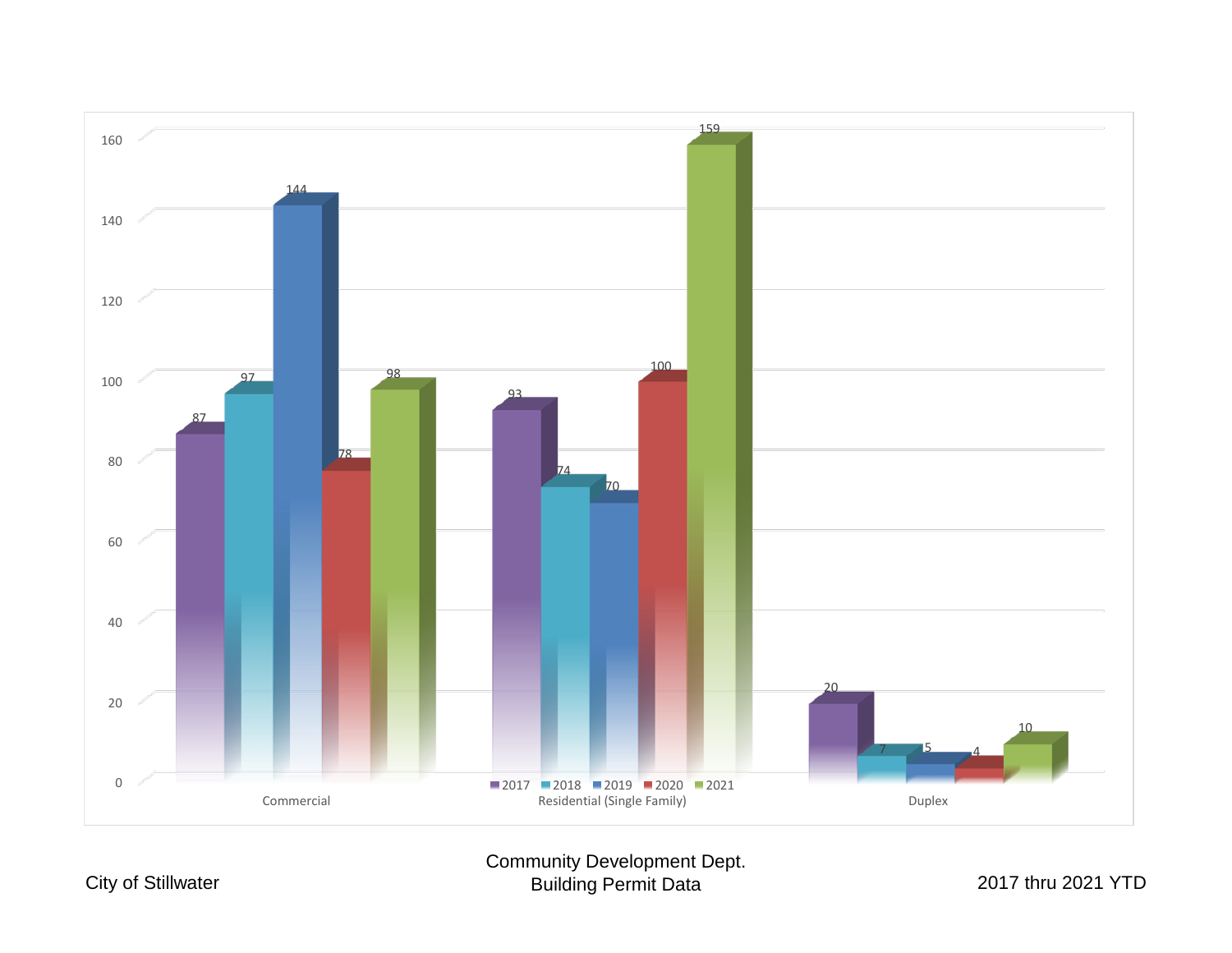| The City of<br>OKLAHOMA                       |                                         | <b>Building Permit Report</b><br><b>City of Stillwater</b><br>11/1/2021 and 11/30/2021 |                   |              |
|-----------------------------------------------|-----------------------------------------|----------------------------------------------------------------------------------------|-------------------|--------------|
| <b>PERMIT NUMBER</b>                          | <b>PERMIT TYPE</b>                      | <b>ADDRESS</b>                                                                         | <b>VALUATION</b>  |              |
| <b>ISSUED DATE</b>                            | <b>STATUS</b>                           | <b>PARCEL NUMBER</b>                                                                   | <b>TOTAL FEES</b> |              |
| <b>New Commercial / Industrial</b>            |                                         |                                                                                        |                   |              |
|                                               | No Activity for November 2021.          |                                                                                        |                   |              |
| <b>Total for New Commercial / Industrial</b>  |                                         |                                                                                        | 0                 | \$0.00       |
| <b>New Multi-Family Residential</b>           |                                         |                                                                                        |                   |              |
|                                               | No Activity for November 2021.          |                                                                                        |                   |              |
| <b>Total for New Multi-Family Residential</b> |                                         |                                                                                        | 0                 | \$0.00       |
| <b>Commercial Accessory</b>                   |                                         |                                                                                        |                   |              |
| CACC21-0009                                   | COMMERCIAL ACCESSORY                    | 1710 E 12TH AVE                                                                        |                   | \$15,000.00  |
| 11/5/2021                                     |                                         | <b>Cell Tower Generator</b>                                                            |                   |              |
| <b>Contact Type</b>                           | <b>Contact Name</b>                     |                                                                                        |                   |              |
| <b>CONTRACTOR</b>                             | <b>SMJ</b> International                |                                                                                        |                   |              |
| CACC21-0020                                   | COMMERCIAL ACCESSORY                    | 315 S WASHINGTON ST                                                                    |                   | \$10,000.00  |
| 11/18/2021                                    |                                         | <b>Storage Building</b>                                                                |                   |              |
| <b>Contact Type</b>                           | <b>Contact Name</b>                     |                                                                                        |                   |              |
| <b>OWNER</b>                                  | 315 South Washington Street Realty, Inc |                                                                                        |                   |              |
| <b>Total for Commercial Accessory</b>         |                                         |                                                                                        | 2                 | \$25,000.00  |
|                                               |                                         |                                                                                        |                   |              |
| <b>Commercial Addition</b>                    |                                         |                                                                                        |                   |              |
| CADD21-0010                                   | <b>COMMERCIAL ADDITION</b>              | 2655 N WASHINGTON ST                                                                   |                   | \$25,000.00  |
| 11/1/2021                                     |                                         | Cell Tower Equipment                                                                   |                   |              |
| <b>Contact Type</b>                           | <b>Contact Name</b>                     |                                                                                        |                   |              |
| <b>CONTRACTOR</b>                             | <b>BRANCH COMMUNICATIONS</b>            |                                                                                        |                   |              |
| CADD21-0011                                   | COMMERCIAL ADDITION                     | 3523 N STAR DR                                                                         |                   | \$25,000.00  |
| 11/24/2021                                    |                                         | Façade Upgrade & Addition                                                              |                   |              |
| <b>Contact Type</b>                           | <b>Contact Name</b>                     |                                                                                        |                   |              |
| <b>CONTRACTOR</b>                             | <b>Matthew Dock</b>                     |                                                                                        |                   |              |
| <b>Total for New Commercial Addition</b>      |                                         |                                                                                        | $\mathbf{2}$      | \$50,000.00  |
| <b>Commercial Remodel</b>                     |                                         |                                                                                        |                   |              |
| CRML21-0049                                   | <b>COMMERCIAL REMODEL</b>               | 406 S CSTAR BLVD                                                                       |                   | \$500,000.00 |
| 11/15/2021                                    |                                         |                                                                                        |                   |              |
| <b>Contact Type</b>                           | <b>Contact Name</b>                     |                                                                                        |                   |              |
| <b>CONTRACTOR</b>                             | <b>LAMBERT CONSTRUCTION</b>             |                                                                                        |                   |              |
| CRML21-0050                                   | <b>COMMERCIAL REMODEL</b>               | 1397 N GRANDVIEW ST                                                                    |                   | \$25,000.00  |
| 11/16/2021                                    |                                         |                                                                                        |                   |              |
| <b>Contact Type</b>                           | <b>Contact Name</b>                     |                                                                                        |                   |              |

 *CONTRACTOR*

*Concordia Wireless*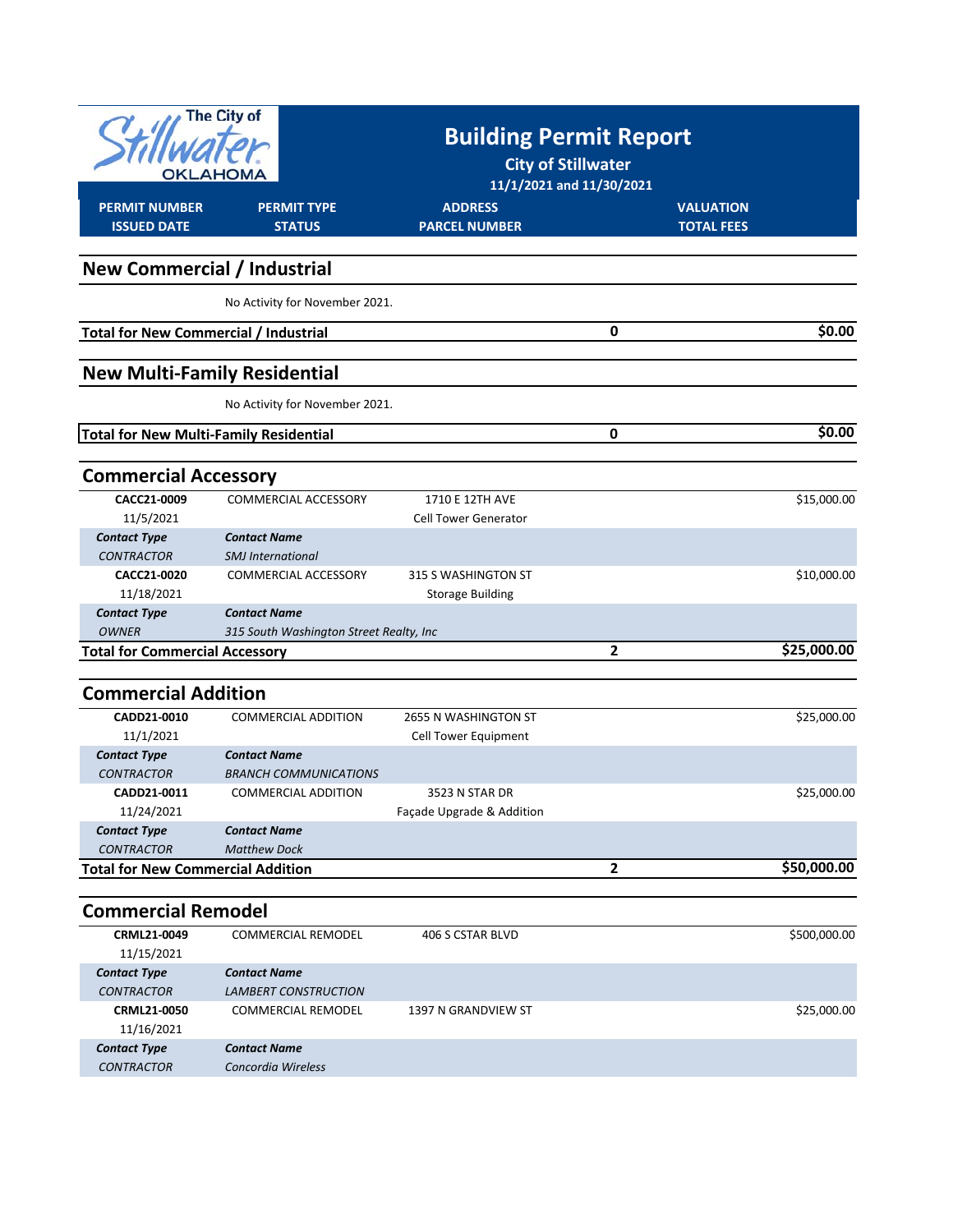|                                          | The City of                                                 |                                                       |                   |              |  |
|------------------------------------------|-------------------------------------------------------------|-------------------------------------------------------|-------------------|--------------|--|
|                                          |                                                             | <b>Building Permit Report</b>                         |                   |              |  |
|                                          |                                                             | <b>City of Stillwater</b><br>11/1/2021 and 11/30/2021 |                   |              |  |
| OKLAHOMA                                 |                                                             |                                                       |                   |              |  |
| <b>PERMIT NUMBER</b>                     | <b>PERMIT TYPE</b>                                          | <b>VALUATION</b>                                      |                   |              |  |
| <b>ISSUED DATE</b>                       | <b>STATUS</b>                                               | <b>ADDRESS</b><br><b>PARCEL NUMBER</b>                | <b>TOTAL FEES</b> |              |  |
|                                          |                                                             |                                                       |                   |              |  |
| <b>CRML21-0053</b><br>11/17/2021         | <b>COMMERCIAL REMODEL</b>                                   | 2324 N PERKINS RD                                     |                   | \$53,520.00  |  |
| <b>Contact Type</b>                      | <b>Contact Name</b>                                         |                                                       |                   |              |  |
| <b>CONTRACTOR</b>                        | <b>Austin Bryson</b>                                        |                                                       |                   |              |  |
| <b>Total for New Commercial Remodel</b>  |                                                             |                                                       | 3                 | \$578,520.00 |  |
|                                          | <b>New Residential (1 &amp; 2 Family)</b>                   |                                                       |                   |              |  |
| SFR21-0153                               | <b>NEW SINGLE FAMILY</b>                                    | 1832 N CARNLEY ST                                     |                   | \$190,000.00 |  |
| 11/1/2021                                | <b>RESIDENCE</b>                                            |                                                       |                   |              |  |
| <b>Contact Type</b>                      | <b>Contact Name</b>                                         |                                                       |                   |              |  |
| <b>CONTRACTOR</b>                        | <b>RAUSCH COLEMAN HOMES</b>                                 |                                                       |                   |              |  |
| SFR21-0155                               | <b>NEW SINGLE FAMILY</b>                                    | 3007 W SHILOH CREEK AVE                               |                   | \$880,000.00 |  |
| 11/15/2021                               | <b>RESIDENCE</b>                                            |                                                       |                   |              |  |
| <b>Contact Type</b>                      | <b>Contact Name</b>                                         |                                                       |                   |              |  |
| <b>CONTRACTOR</b>                        | TODD KRAYBILL CONSTRUCTION - GC                             |                                                       |                   |              |  |
| SFR21-0156                               | <b>NEW SINGLE FAMILY</b>                                    | 2305 S PINTAIL ST                                     |                   | \$410,226.00 |  |
| 11/17/2021                               | <b>RESIDENCE</b>                                            |                                                       |                   |              |  |
| <b>Contact Type</b>                      | <b>Contact Name</b>                                         |                                                       |                   |              |  |
| <b>CONTRACTOR</b>                        | <b>IDEAL HOMES OF NORMAN, LP</b>                            |                                                       |                   |              |  |
| SFR21-0158                               | <b>NEW SINGLE FAMILY</b><br><b>RESIDENCE</b>                | 3208 S BLACK OAK DR                                   |                   | \$360,000.00 |  |
| 11/15/2021                               |                                                             |                                                       |                   |              |  |
| <b>Contact Type</b><br><b>CONTRACTOR</b> | <b>Contact Name</b>                                         |                                                       |                   |              |  |
| SFR21-0159                               | TODD KRAYBILL CONSTRUCTION - GC<br><b>NEW SINGLE FAMILY</b> | 203 E EMERALD AVE                                     |                   | \$355,552.00 |  |
| 11/17/2021                               | <b>RESIDENCE</b>                                            |                                                       |                   |              |  |
| <b>Contact Type</b>                      | <b>Contact Name</b>                                         |                                                       |                   |              |  |
| <b>CONTRACTOR</b>                        | IDEAL HOMES OF NORMAN, LP                                   |                                                       |                   |              |  |
| SFR21-0160                               | NEW SINGLE FAMILY                                           | 1800 N CARNLEY ST                                     |                   | \$190,000.00 |  |
| 11/9/2021                                | <b>RESIDENCE</b>                                            |                                                       |                   |              |  |
| <b>Contact Type</b>                      | <b>Contact Name</b>                                         |                                                       |                   |              |  |
| <b>CONTRACTOR</b>                        | <b>RAUSCH COLEMAN HOMES</b>                                 |                                                       |                   |              |  |
| SFR21-0161                               | <b>NEW SINGLE FAMILY</b>                                    | 1804 N CARNLEY ST                                     |                   | \$190,000.00 |  |
| 11/9/2021                                | <b>RESIDENCE</b>                                            |                                                       |                   |              |  |
| <b>Contact Type</b>                      | <b>Contact Name</b>                                         |                                                       |                   |              |  |
| <b>CONTRACTOR</b>                        | <b>RAUSCH COLEMAN HOMES</b>                                 |                                                       |                   |              |  |
| SFR21-0162                               | <b>NEW SINGLE FAMILY</b>                                    | 1810 N CARNLEY ST                                     |                   | \$190,000.00 |  |
| 11/9/2021                                | RESIDENCE                                                   |                                                       |                   |              |  |
| <b>Contact Type</b>                      | <b>Contact Name</b>                                         |                                                       |                   |              |  |
| <b>CONTRACTOR</b>                        | <b>RAUSCH COLEMAN HOMES</b>                                 |                                                       |                   |              |  |
| SFR21-0163                               | <b>NEW SINGLE FAMILY</b>                                    | 1816 N CARNLEY ST                                     |                   | \$190,000.00 |  |
| 11/9/2021                                | <b>RESIDENCE</b>                                            |                                                       |                   |              |  |
| <b>Contact Type</b>                      | <b>Contact Name</b>                                         |                                                       |                   |              |  |
| <b>CONTRACTOR</b>                        | <b>RAUSCH COLEMAN HOMES</b>                                 |                                                       |                   |              |  |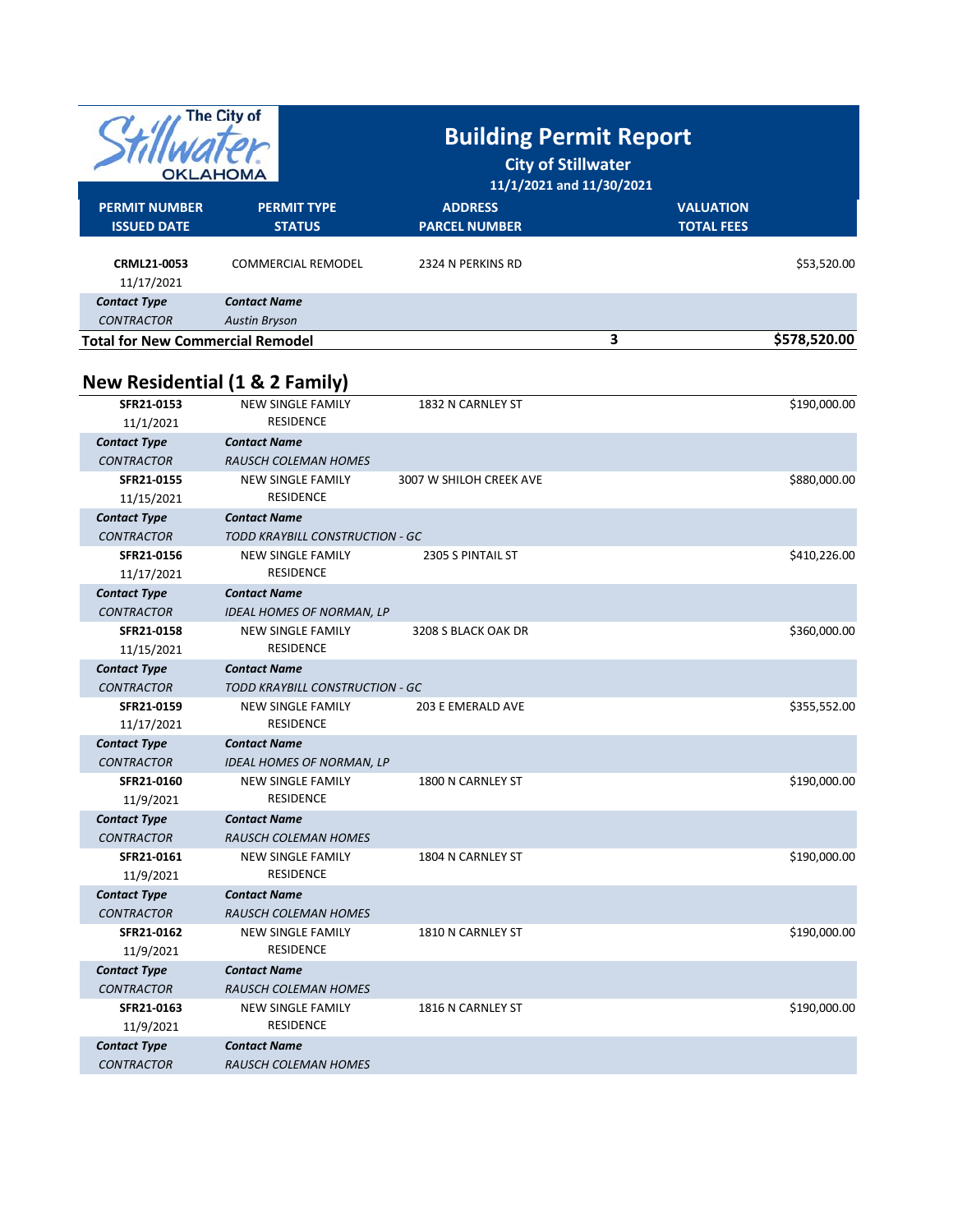| The City of<br>OKLAHOMA                                       |                                                                                               | <b>Building Permit Report</b><br><b>City of Stillwater</b><br>11/1/2021 and 11/30/2021 |    |                                     |
|---------------------------------------------------------------|-----------------------------------------------------------------------------------------------|----------------------------------------------------------------------------------------|----|-------------------------------------|
| <b>PERMIT NUMBER</b>                                          | <b>PERMIT TYPE</b>                                                                            | <b>ADDRESS</b>                                                                         |    | <b>VALUATION</b>                    |
| <b>ISSUED DATE</b>                                            | <b>STATUS</b>                                                                                 | <b>PARCEL NUMBER</b>                                                                   |    | <b>TOTAL FEES</b>                   |
| SFR21-0164<br>11/17/2021                                      | <b>NEW SINGLE FAMILY</b><br><b>RESIDENCE</b>                                                  | 1818 W CANVASBACK CT                                                                   |    | \$314,070.00                        |
| <b>Contact Type</b><br><b>CONTRACTOR</b>                      | <b>Contact Name</b><br><b>IDEAL HOMES OF NORMAN, LP</b>                                       |                                                                                        |    |                                     |
| SFR21-0165<br>11/29/2021                                      | <b>NEW SINGLE FAMILY</b><br><b>RESIDENCE</b>                                                  | 2109 W ARROWHEAD AVE                                                                   |    | \$225,000.00                        |
| <b>Contact Type</b>                                           | <b>Contact Name</b>                                                                           |                                                                                        |    |                                     |
| <b>CONTRACTOR</b>                                             | TODD KRAYBILL CONSTRUCTION                                                                    |                                                                                        |    |                                     |
| SFR21-0167<br>11/30/2021                                      | <b>NEW SINGLE FAMILY</b><br><b>RESIDENCE</b>                                                  | <b>615 E WINDIATE CT</b>                                                               |    | \$220,540.00                        |
| <b>Contact Type</b>                                           | <b>Contact Name</b>                                                                           |                                                                                        |    |                                     |
| <b>CONTRACTOR</b><br>Total for New Residential (1 & 2 Family) | <b>NORTH CENTRAL CONSTRUCTION</b>                                                             |                                                                                        | 12 | \$3,715,388.00                      |
| DUP21-0010<br>11/8/2021<br><b>Contact Type</b>                | New Residential (1 & 2 Family) - Duplex<br><b>NEW DUPLEX RESIDENCE</b><br><b>Contact Name</b> | 1706 W 23RD AVE<br><b>Contact Address</b>                                              |    | \$270,000.00<br><b>Phone Number</b> |
|                                                               | Total for New Residential (1 & 2 Family) - Duplex                                             |                                                                                        | 1  | \$270,000.00                        |
| <b>Residential Accessory</b>                                  |                                                                                               |                                                                                        |    |                                     |
| RA21-0087<br>11/9/2021                                        | RESIDENTIAL ACCESSORY<br><b>STRUCTURE</b>                                                     | 3108 N LINCOLN ST<br>Porch Cover & Pergola                                             |    | \$26,328.00                         |
| <b>Contact Type</b>                                           | <b>Contact Name</b>                                                                           |                                                                                        |    |                                     |
| <b>CONTRACTOR</b>                                             | <b>KEVIN ZETTERBERG CONSTRUCTION</b>                                                          |                                                                                        |    |                                     |
| RA21-0088                                                     | RESIDENTIAL ACCESSORY                                                                         | 101 N JARDOT RD                                                                        |    | \$6,500.00                          |
| 11/8/2021                                                     | <b>STRUCTURE</b>                                                                              | Carport                                                                                |    |                                     |
| <b>Contact Type</b><br><b>CONTRACTOR</b>                      | <b>Contact Name</b><br>Carports of Oklahoma                                                   |                                                                                        |    |                                     |
| RA21-0089                                                     | RESIDENTIAL ACCESSORY                                                                         | 1519 S CULPEPPER DR                                                                    |    | \$2,000.00                          |
| 11/9/2021                                                     | <b>STRUCTURE</b>                                                                              | Outdoor Space                                                                          |    |                                     |
| <b>Contact Type</b>                                           | <b>Contact Name</b>                                                                           |                                                                                        |    |                                     |
| <b>CONTRACTOR</b>                                             | <b>PROPERTY OWNER</b>                                                                         |                                                                                        |    |                                     |
| RA21-0092<br>11/18/2021                                       | RESIDENTIAL ACCESSORY<br><b>STRUCTURE</b>                                                     | 2024 N GRANDVIEW ST<br>Storm Shelter                                                   |    | \$3,500.00                          |
|                                                               |                                                                                               |                                                                                        |    |                                     |

| <b>Contact Type</b>                    | Contact Name       |             |
|----------------------------------------|--------------------|-------------|
| <b>CONTRACTOR</b>                      | <b>GROUND ZERO</b> |             |
| <b>Total for Residential Accessory</b> |                    | \$38,328,00 |
|                                        |                    |             |

## **Residential Addition or Remodel (1 & 2 Family)**

| RRCO21-0039         | RESIDENTIAL ADDITIONAL | 201 S PAYNE ST | \$30,000.00 |
|---------------------|------------------------|----------------|-------------|
| 11/9/2021           |                        |                |             |
| <b>Contact Type</b> | <b>Contact Name</b>    |                |             |
| <i>CONTRACTOR</i>   | R E A CONSTRUCTION     |                |             |